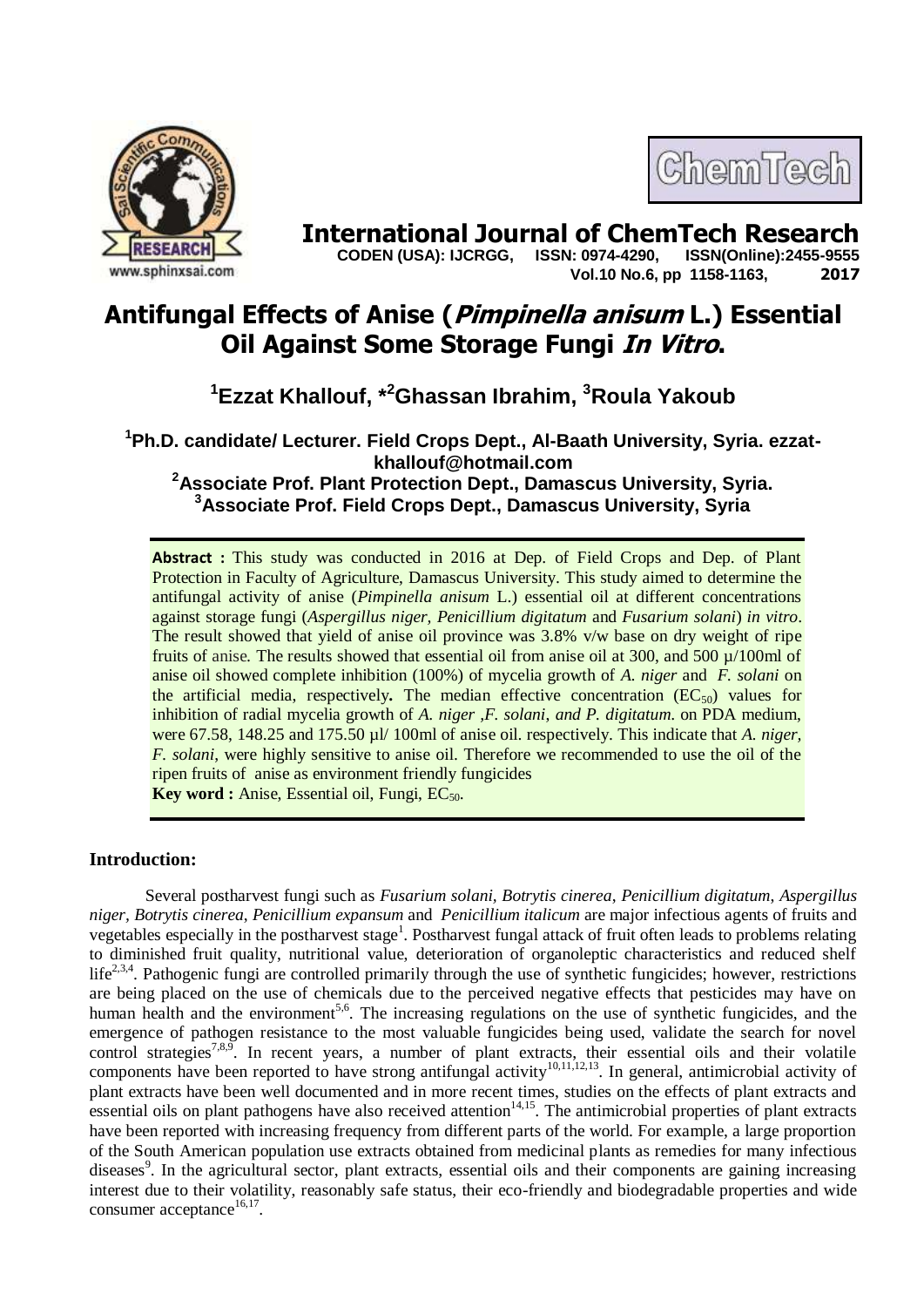Anise (*Pimpinella anisum* L.) a plant belonging to the Apiaceae (Umbelliferae) family. The plant is indigenous to Near East and widely cultivated in Mediterranean rim (Turkey, Egypt, Syria, Spain, Mexico, Chile, etc.). It has been used as an aromatic herb and spice since Egyptian times and antiquity and has been cultivated throughout Europe<sup>18,19</sup>. *P. anisum* is primarily grown for its fruits (aniseeds) that harvested in August and September. Aniseeds contain 1.5–5% essential oil and used as flavoring, digestive, carminative, and relief of gastrointestinal spasms<sup>20</sup>. Consumption of aniseed in lactating women increases milkand also reliefs their infants from gastrointestinal problems <sup>21</sup>. Study of the essential oil of *Pimpinella anisum* L. fruits by GC and GC-MS showed the presence of *trans*-anethole (93.9%) and estragole (2.4%). Other compounds that were found with concentration higher than 0.06% were (E)-methyleugenol, *α*-cuparene, *α*- himachalene, *β*bisabolene, *p*-anisaldehyde, and *cis*-anethole <sup>22</sup>. Aniseed extracts and oil as well as some oil components, exhibited *in vitro* strong inhibitory activities against the growth of a wide spectrum of bacteria and fungi known to be pathogenic for man and other species<sup>23,24</sup>. An acetone extract of aniseed inhibited the growth of a range of bacteria including *Escherichia coli* and *Staphylococcus aureus*, and also exhibited antifungal activity against *Candida albicans* and other organisms<sup>25</sup>. The essential oils of aniseed and other aromatic plants showed a toxic activity against several soil-borne plant disease-causing fungi including *Fusarium moniliforme*, *Rhizoctonia solani*, *Sclerotinia sclerotiorum* and *Phytophtora capsici*; this activity was attributed to the phenolic fraction of the essential oils<sup>26</sup>. The essential oils of anise (500 ppm), fennel (2000 ppm) and other herbals showed a dosedependent inhibitory effect on the growth of tested fungi including *Aspergillus flavus, A. parasiticus, A. ochraceus* and *Fusarium moniliformis* 27,28,29 .

#### **The aim of this study:**

The aim of work was to define the effect of essential oil of anise fruits on fungi (*Fusarium solani, Penicillium digitatum* and *Aspergillus niger*) *in vitro*.

#### **Materials and Methods:**

Research was done at the Dept. Field Crops and Dept. Plant Protection, in Faculty of Agriculture, Damascus University, during 2016. The following fungi: *Fusarium solani*.*, Penicillium digitatum* and *Aspergillus niger* were tested.

#### **Plant material and isolation of essential oil:**

The ripen fruits of anise (*P. anisum* L*.*) were collected during 2016 from Homs filed, Syria. Fruits were cleaned and air-dried in shade at ambient temperature. The dry fruits were blended by Electrical mill blender. The oils were taken from 100 g of the powders in hydro distillation method with the help of Clevenger set for three hours<sup>23,30</sup> Following the sample oils were dried with anhydrous sodium sulfate. The oils yields were calculated on a dried weight basis (V/W). The oil extracts were stored in sterile dark vials at  $+4^{\circ}$ C for future uses.

#### **Pathogen isolates:**

Three fungi *Fusarium solani*, *Aspergillus niger* and *Penicillium digitatum*, were provided from the collection of the Department of Plant Protection, Faculty of Agriculture, Damascus University. The fungi were identified on the basis of morphological characteristics, viz. formation on media, mycelia and types of conidial characteristics.

#### **Effect of anise (***P. anisum***) oil on mycelia growth:**

Antifungal activity of oil extract of anise was tested by Poison Food Technique<sup>31</sup>. The oil was diluted in 2 ml of 95% ethanol and were then mixed and homogenized by Vortex Mixer with 100 mL of culture medium potato dextrose Agar (PDA), after autoclaving to achieve final concentrations of 0, 25, 50, 100,150 ,200, 250,300,400, and 500  $\mu$ /100ml, and addition 0.04% Tween 20 as an emulsifying agent. Control growth medium contained equivalent amounts of 95% ethanol and Tween 20. The amended medium was poured into sterilized petri dishes (9 mm) and allowed to gel. After solidification, each plate was inoculated with 5-mm disk of mycelia from the growing edge of a 7-day old colony. Inoculated plates were incubated at 25 ˚C with 12-h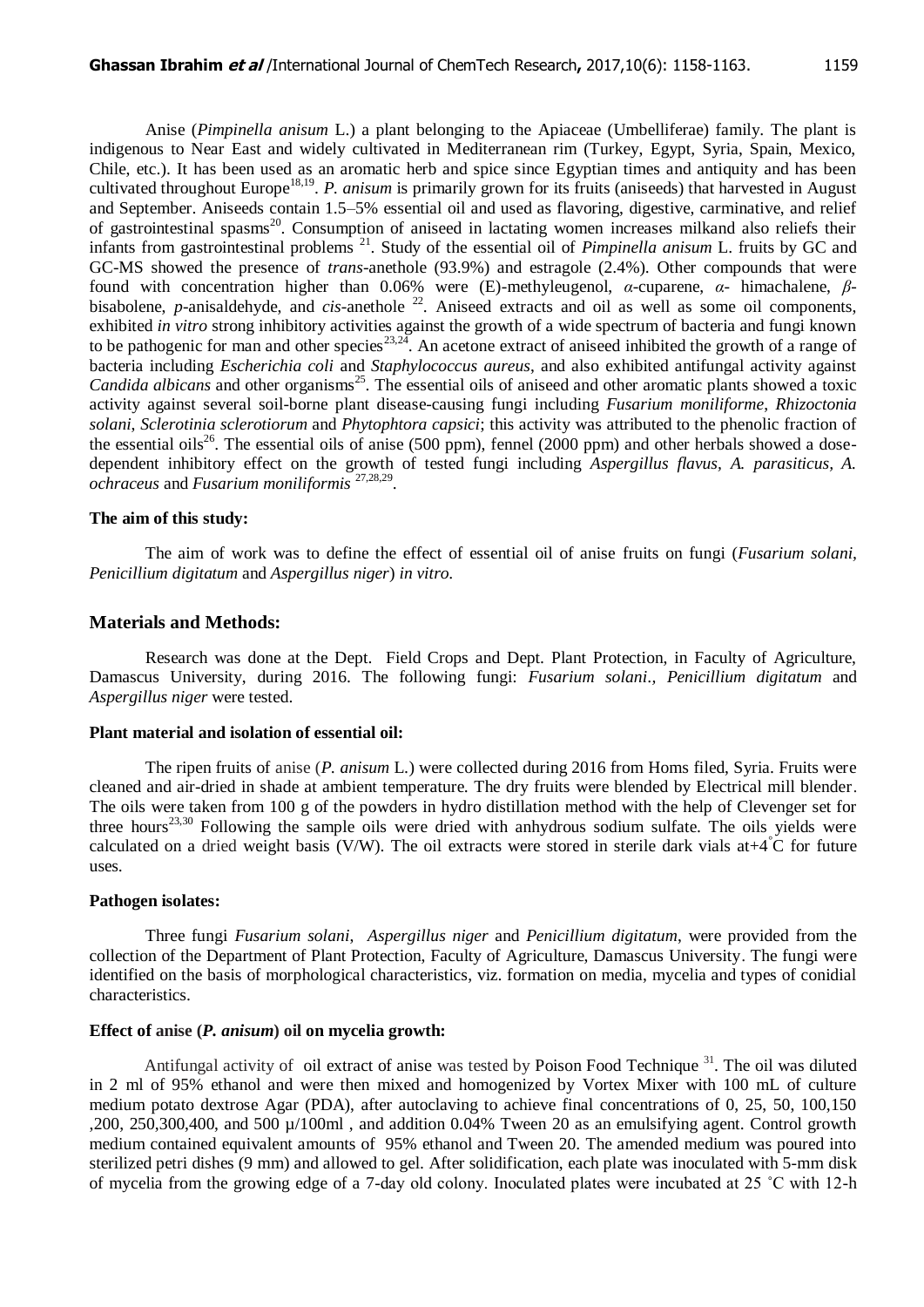light. Radial mycelia growth was measured. Therefore, to compare the effect of the oils on the growth of various fungi mycelium the inhibitory activeness  $(\%)$  was calculated using the formula<sup>32</sup>:

 $R = (Do - D) / Do \times 100$  $R$  – inhibitory activeness  $(\%).$ Do – diameter of a control colony (cm). D – diameter of a tested colony (cm).

Three replicates were done for each of the three pathogens and for each concentration tested and the experiment was repeated once.

The EC<sub>50</sub> value for each fungus, which was defined as the concentration of anise oil causing 50 % inhibition of mycelia growth, was determined according to  $33$ .

#### **Statistical analysis:**

The experiment was conducted using a completely randomized design. The results were processed by Gen.Stat 12 statistics program (2009). A *p*-value <0.01 was considered statistically significant.

#### **Results and Discussion**

#### **Effect of anise (***P. anisum***) oil on mycelia growth of the tested fungi:**

The essential oil isolated by water distillation were obtained in yield 3.8% v/w base on dry weight of sample for ripe fruits of anise*.* Our results agreement with many studies were reported on the yield of the essential oil from anise fruits, varies between  $1.5\%$  and  $5\%$  <sup>20,34</sup>.

Results in table 1 showed that anise (*P. anisum*) oil was significantly inhibitory to all three pathogens at all the respective concentrations, compared to their controls. The highest mycelia inhibition was recorded for *A. niger* with a concentration of 300 $\mu$  / 100 ml of anise oil gave a completely inhibition (100%) of the pathogen (Table 1 and fig. 1). While, the 500 µl/ 100ml of anise oil showed complete inhibition (100%) of mycelia growth of *F. solani* on the artificial media*.* In contrast, the anise oil didn't have completely inhibition of mycelia growth of *P. digitatum* at the maximum concentration (500µl/ 100ml). Overall, percentage of growth inhibition was significantly ( $P < 0.01$ ) influenced by essential oil concentration. The rate of growth was influenced by concentration of the oil, as indicated by the decrease in colony diameter with increasing extract concentration (Table 1 and Fig. 1). Furthermore, data analysis showed the differences between fungi are significant ( $p < 0.01$ ).

Reviewing the above-mentioned results, anise oil (*P. anisum*) had a significant effect on the growth of the pathogens tested. This finding agrees with earlier reports on the antifungal properties of anise oil  $26,27$ . The effect of anise oil on postharvest fungi was determined by direct exposure of pathogens to oil . In the case of *A. niger*, an 300µl/ 100ml of anise oil gave stronger activity than the other tested fungi (Table 1 and fig. 1). However, all studies do support the fact that anise oil do result in antimicrobial and fungi activity  $23, 28$ . However, the present study revealed that complete (100%) mycelia inhibition of *F. solani* could be achieved by using a 500 µl/ 100ml anise oil (Table 1). In recent years, a number of studies have been carried out concerning the application of essential oils as microbial agents  $^{11,13,35}$ . Most of the information published on this subject has reported on the antifungal activity of essential oils and plant extracts exposed directly to fungus (as per method described above using amended media). The antifungal activity of anise oil due to contains of many compounds, such as anethole, *γ*-himachalene, estragole, *β*-bisabolene and phenolic compounds<sup>21,22,26</sup>.

 $36$ An investigation into the effectiveness of anise oil for the control of pathogenic bacteria and fungi has demonstrated that anethole is a major component of essential oils derived from anise. Where, the anethole compound induced growth inhibition and morphological changes in filamentous fungi (*Mucor* and *Fusarium* sp.) via metabolic blockade of cell wall biosynthesis based on the uncompetitive inhibition of chitin synthase <sup>37</sup>.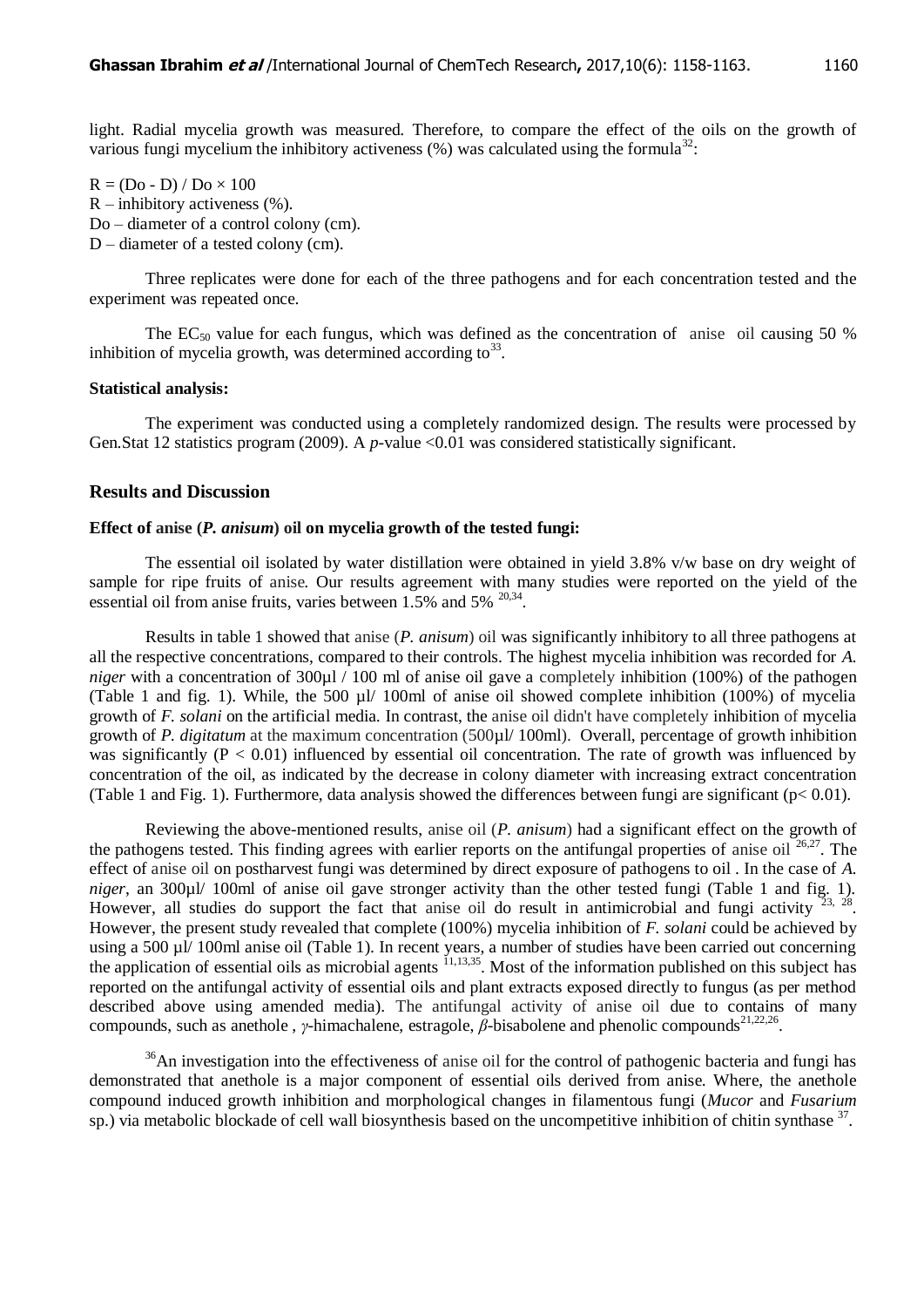| Concen.           | A. niger        | F. solani              | P.digitatum        |  |
|-------------------|-----------------|------------------------|--------------------|--|
| $\mu$ /100ml      | % Inhibition    |                        |                    |  |
| 0                 | $0^x$           | $0^x$                  | $O^x$              |  |
| 25                | $25.50^t$       | $17.50^v$              | $10.75^{\rm w}$    |  |
| 50                | $43.87^{p}$     | $29.32^s$              | $20.26^{\rm u}$    |  |
| 100               | $67.89^{k}$     | 38.89 <sup>r</sup>     | $29.25^s$          |  |
| 150               | $78.56^{i}$     | $50.25^\circ$          | $41.58^{q}$        |  |
| 200               | $89.25^{\circ}$ | $66.89^{\overline{m}}$ | 59.56 <sup>n</sup> |  |
| 250               | $98.39^{b}$     | $75.89^{j}$            | 67.58 <sup>1</sup> |  |
| 300               | $100^a$         | 86.23 <sup>f</sup>     | 78.96 <sup>h</sup> |  |
| 400               | $100^a$         | $93.25^{\text{d}}$     | 84.69 <sup>g</sup> |  |
| 500               | $100^a$         | $100^a$                | $95.23^{\circ}$    |  |
| L.S.D $_{(0.01)}$ | between the     | between the            | interaction        |  |
|                   | Concen.         | fungi                  |                    |  |
|                   | 1.52            | 1.29                   | 2.16               |  |

**Table 1. Inhibition percent of mycelia growth of the tested fungi by different concentrations of anise (***P. anisum***) oil in vitro.**



## **Fig. 1: Effect of different concentrations of anise (***P. anisum***) oil on inhibition percent of mycelia growth of tested fungi in vitro.**

# **Values of EC<sup>50</sup> of the tested fungi by anise (***P. anisum***) oil:**

The effective concentration at which 50% pathogen inhibition  $(EC_{50})$  resulted from the use of anise oil was calculated in table 2. The EC<sub>50</sub> values for inhibition of radial mycelia growth of *A. niger, F. solani* and *P. digitatum* on PDA medium, were 67.58, 148.25 and > 175.50 µl/ 100ml of anise oil. This indicate that *A. niger*  and *F. solani* were highly sensitive to anise oil.

**Table 2. Values of EC<sup>50</sup> of the tested fungi by anise (***P. anisum***) oil in vitro.**

| fungi       | A. niger                       | F. solani | P.digitatum |
|-------------|--------------------------------|-----------|-------------|
|             | Values of $EC_{50}$ (µ /100ml) |           |             |
| Oil extract | 67.58                          | 148.25    | 175.50      |

# **Conclusions:**

1. Fungi of different species have different response to the concentrations of anise oil.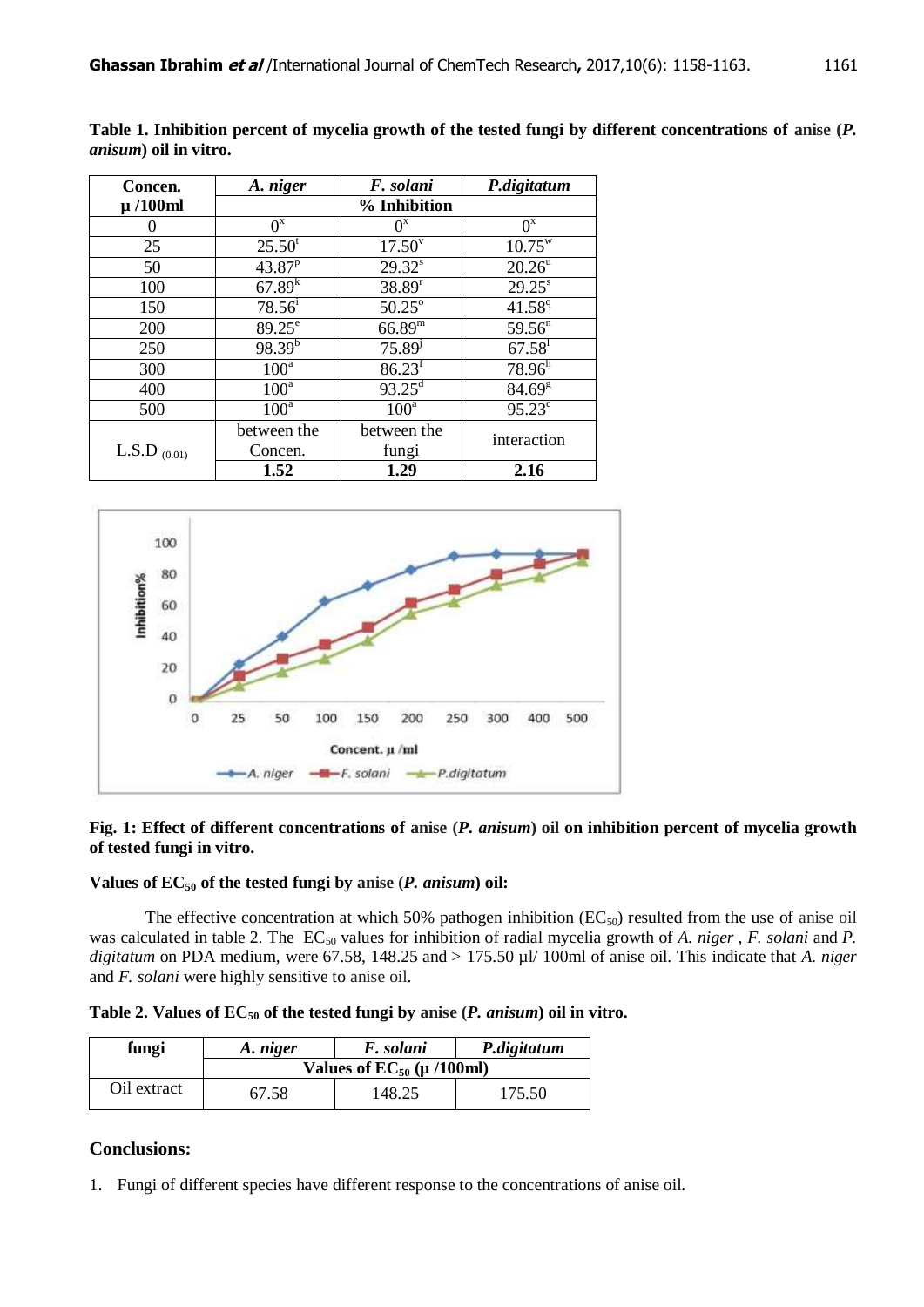- 2. The strength of the effect of oil depended on the concentrations: the greater the concentration the stronger was the inhibitory effect.
- 3. Essential oil of anise had the fungicidal effect on all the tested fungi, which the most strongly affected on *A. niger* and *F. solani* then *P. digitatum.*

#### **Acknowledgements:**

The authors would like to thank , Prof. Dr. Z. A. Al-naser, Dept. Plant Protection , Faculty of Agriculture, Damascus University, Syria. For his help in testes.

### **References:**

- 1. Agrios, G.N., Plant Pathology. Fifth Edition. Printed in the United States of America (New York). 2005.,pp. 948.
- 2. Serrano, M., Martinez-Romero, D., Giullen, F., Valverde, J.M., Zapata, P.J., Castillo, S. and Valero, D. The addition of essential oils to MAP as a tool to maintain the overall quality of fruits. Trends in Food Science and Technology. 2008, 19: pp. 464-471.
- 3. Elshahawy, I.E. Lashin, S.L. ; Saied, N.M. and Abd-El-Kareem, F. Evaluation of safe postharvest treatments for controlling Valencia orange green and blue moulds*.* International Journal of ChemTech Research, 2015, 8, No.9 : 237-244 .
- 4. Nehal, M., Saied. Postharvest Application of Chitosan and Thymol For Controlling Grey Mould and Soft Rot diseases of Strawberry Fruits.2016, International Journal of Pharm Tech Research. Vol.9, No.9: 09-16.
- 5. Lyr, H. Modern Selective Fungicides, ed. H. Lyr. Longmans, Harlow John Wiley, New York,1987, P. 383.
- 6. Deivanayagam,C.1., Asokan, S., Rajasekar, S. The Effect of Lufenuron on Biochemical Parameters in Serum of Mice, Musmusculus species. International Journal of Chem Tech Research. 2014, Vol.6, No.13: 5353-5360.
- 7. Maloy, O. Plant disease control, principles and practice, fungicide characteristics. John Wiley, New York, 1993,p. 346.
- 8. Purushotham, N. K., Niranjan, T. and V. S. Naidu. Spectrophotometric determination of Carbendazim in its Formulations and Environmental samples. International Journal of ChemTech Research. 2011, Vol.3, No.4: 1728-1733.
- 9. Dellavalle, P.D., Cabrera, A., Alem, D., Larrañaga, P., Ferreira, F. and Rizza, M.D. Antifungal activity of medicinal plant extracts against phytopathogenic fungus *Alternaria* spp. Chilean Journal of Agricultural Research., 2011, 71: 231-239.
- 10. Siripornvisal, S., Rungprom, W. and Sawatdikarn, S. Antifungal activity of essential oils derived from medicinal plants against grey mould (*Botrytis cinerea*). Asian Journal of Food and Agro-Industry (Special Issue): 2009, 229-223.
- 11. Ibrahim, B. and Al –Naser, Z. Analysis of fruits *Schinus molle* extractions and the efficacy in inhibition of growth the fungi in laboratory. International Journal of ChemTech Research, 2014, Vol.6, No.5 :2799-2806.
- 12. Ibrahim, B. Analytical study and physical effect of extraction oil from *Cercies Siliquastrum* L. International Journal of ChemTech Research, 2014, Vol.6, No.11, pp 4913-4917, No.5 : 2799-2806.
- 13. Al –Naser, Z. and Al- Abrass, N. Chemical composition and fungitoxic activities of *Lavandula officinalis* L. oil and comparison with synthetic fungicide on the growth some fungi in vitro. International Journal of ChemTech Research, 2014. Vol.6, No.11: 4918-4926.
- 14. Tripathi, P., Dubey, N.K. and Shukla, A.K. 2008. Use of some essential oils as postharvest botanical fungicides in the management of grey mould of grapes caused by *Botrytis cinerea*. World Journal of Microbiology and Biotechnology., 2008, 24: 39-46.
- 15. Hassan, A. Al-naser, Z. and K. Al –asaas. Effect of some plant extracts on larval mortality against the stem nematode (*Ditylenchus dipsaci*) and compared with synthetic pesticides. International Journal of ChemTech Research, 2015, Vol.7, No.4: 1943-1950.